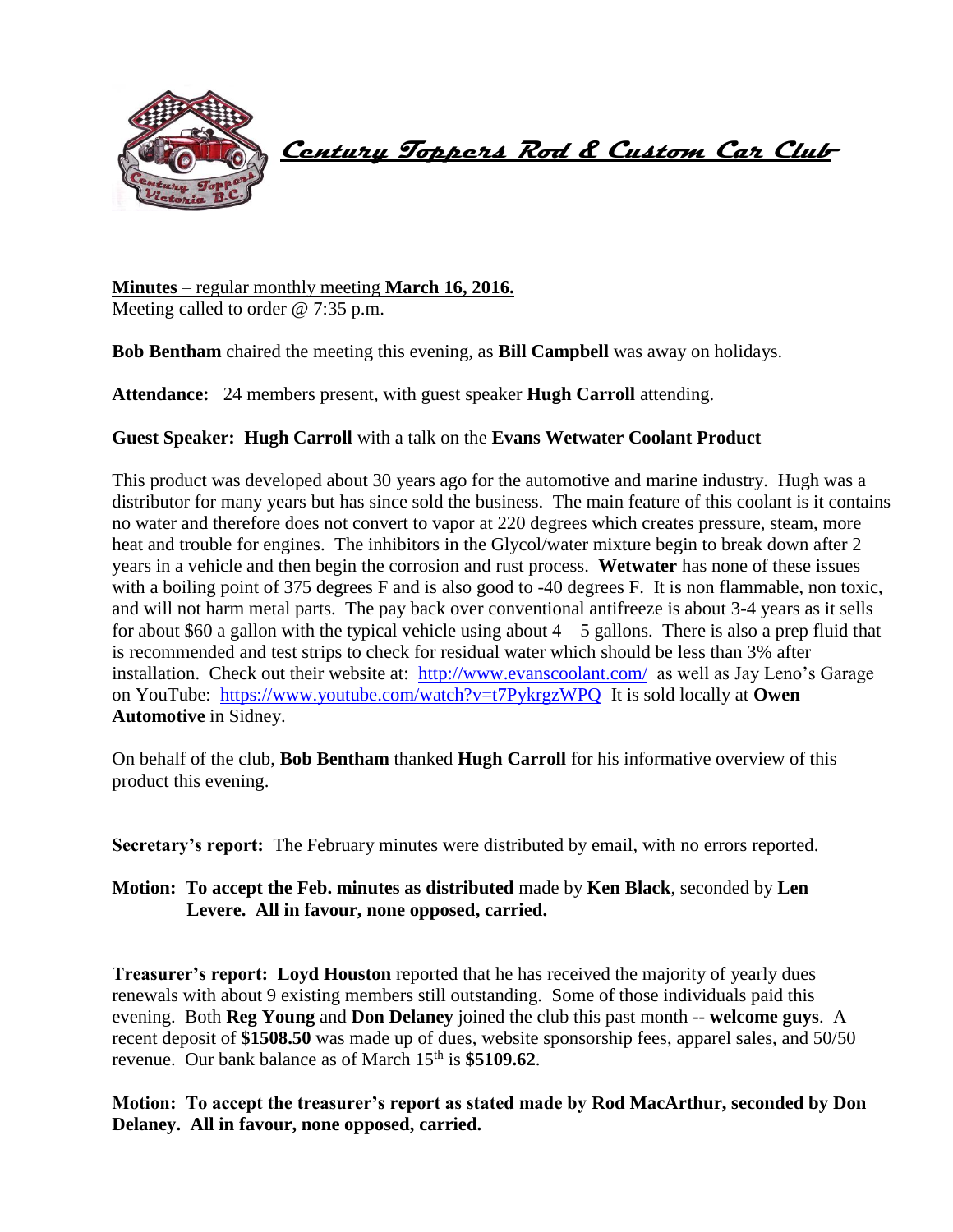#### **Old Business:**

#### **Music Bingo Night at 1550 Restaurant:**

This get together originally scheduled for April 16<sup>th</sup> is being rescheduled to later in the year as a conflict developed with this date. Our next eatery to visit will be The Apple Tree for a breakfast on April 10<sup>th</sup>. Look for an email to confirm your attendance.

#### **Christmas Dinner Dance for 2016:**

The date available to us for our Christmas function at Royal Colwood Golf Club is **Friday**  December 9<sup>th</sup>. This has the added benefit of not conflicting with the annual Saturday evening truck parade which some participants found disappointing. A show of hands indicated that the majority of those in attendance this evening favored going ahead with a commitment to holding our event at Royal Colwood this year.

# **Motion: That we instruct Gord Strongman to reserve Friday December the 9th at the Royal Colwood Golf Club for our Christmas dinner/dance made by Loyd Houston, seconded by Bob Bentham. All in favor, none opposed, carried.**

#### **Website update:**

Both **James Robinson** and **Bob Bentham** met with **Don Marshall** spending about 4 hours on issues with the website. Most of the issues have been resolved with a couple still to be investigated. Updating of the members roster is ongoing and should be completed shortly.

**Motion: That we send a letter of appreciation to Don for his help in resolving our website issues, made by Bob Bentham, seconded by Ken Black. All in favor, none opposed, carried.** 

#### **Club Apparel:**

There are 2 large short sleeve white club shirts left over after all the orders have been filled. Anyone interested in them is to contact **Bob Bentham**.

#### **Rock and Roll for Little Souls:**

Our lineup is set and we are awaiting instructions on times to be there to park vehicles in the facility.

### **ICBC Informational Seminar:**

Still no commitment – action item for next month.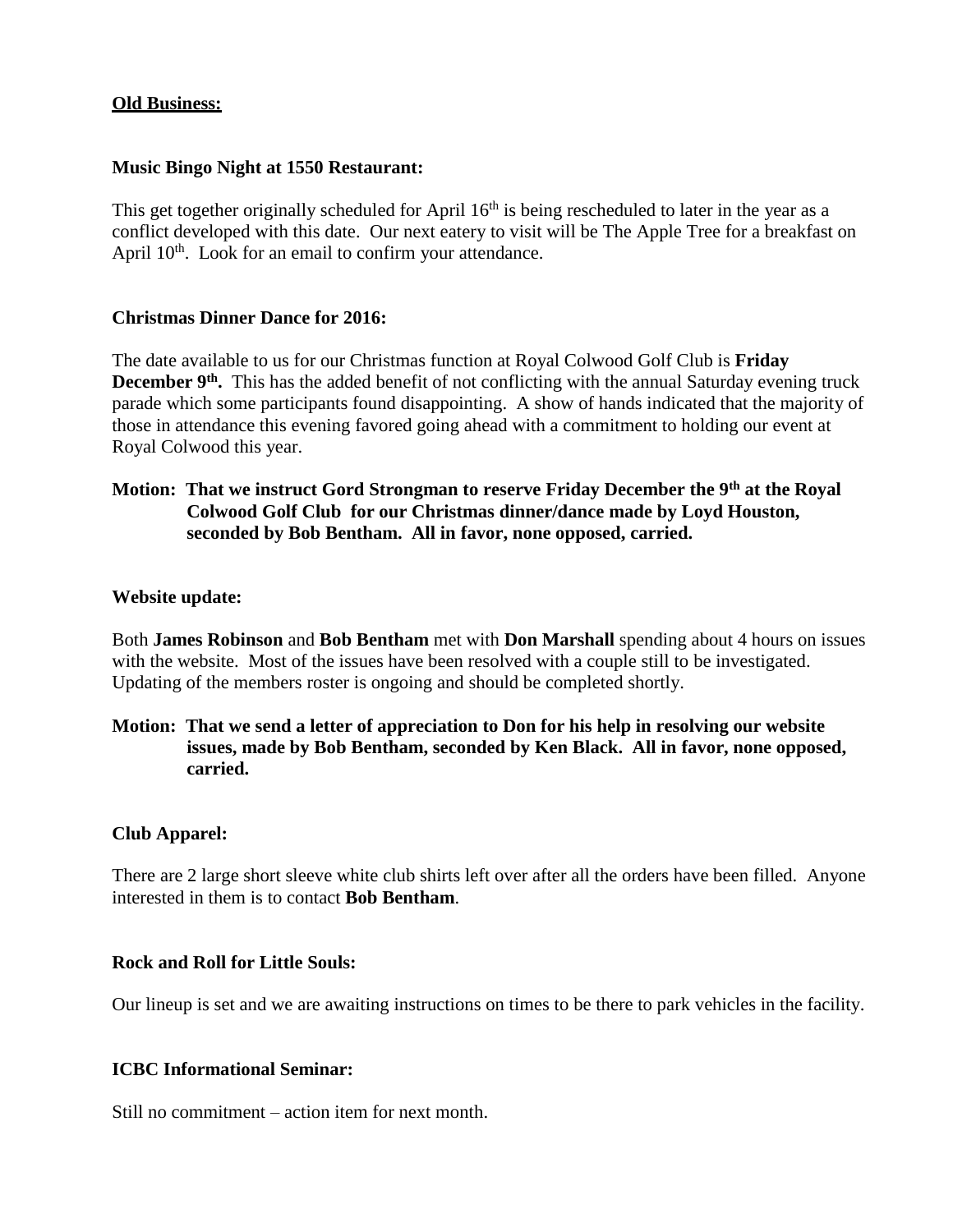### **Club Picnic/Poker Run:**

We have paid for our picnic site rental at **Gyro Park in Cadboro Bay on Sunday, July 3rd** . Discussion followed on possibly having a food vendor on site for the participants, with the owner of the Red Barn to be approached. The only wrinkle is that Saanich does not allow food sales on their properties so if we decide to proceed, we will have to find a creative way to manage revenue as the proceeds were all to be donated to the Prostate Cancer Society.

# **Parade Entry:**

We will be looking for about 12 cars to commit to our entry in the parade. We will have to decide on a theme for this year, in April sometime, to give us enough time to develop our plan. Give it some thought.

# **Qualicum Father's day show:**

About 350 of the 600 spots for this show have been taken so far. If you plan on going, register online at **<http://seasidecruizers.com/show/registration/>**

# **B R E A K --- 50/50 draw this evening won by AGAIN by Marlon Ball -- \$35.50**

# **Old Business continued:**

### **Bob Painton's garage tour:**

This was a great garage tour with lots of coffee and donuts as two members brought both – seems to have been a communication issue – what's new. Lots of pictures and automotive memorabilia, but best of all, Bob had a story to go with each and every item. A very entertaining morning for the two dozen guys who showed up. A letter of appreciation will go out to **Bob** for his hospitality.

### **Club Plaques:**

We have confirmed that our club plaques recognizing past members, is still in place at Franchelli's Restaurant.

### **Mission Raceway Trip:**

This item is to be brought forward to the April meeting.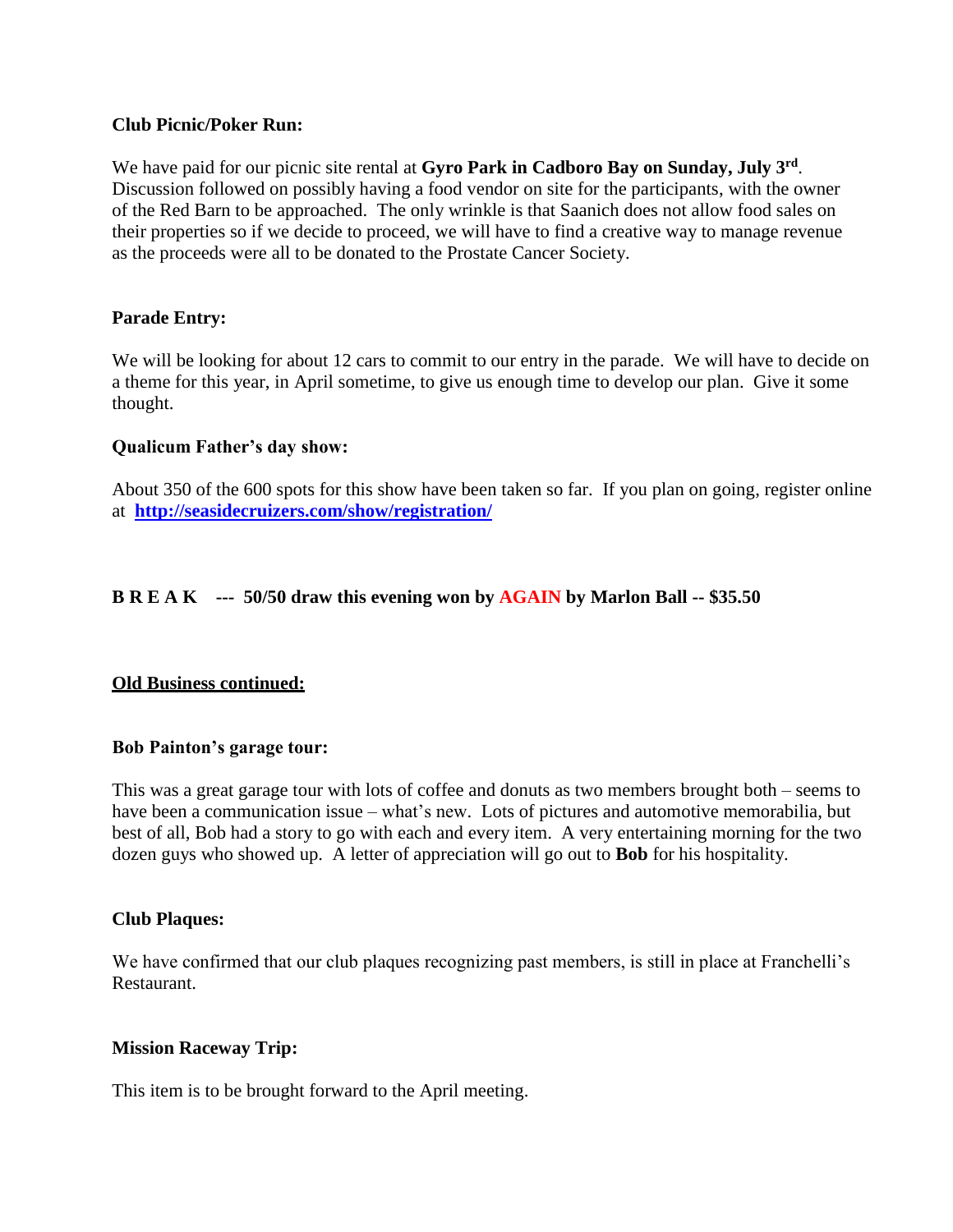# **Car Show Options:**

For those not going to the Penticton show, other possible venues include Sechelt on August  $4 - 6<sup>th</sup>$ , Campbell River on the September long weekend or the Saltspring Island car show on July 1st.

#### **New Business:**

### **Torquemaster's Show in August:**

There has been a date change for this event due to a conflict with overlapping car events. The new date is to be **Sunday, August 14th .**

### **Collector Car Appreciation Day:**

The day to celebrate an appreciation of the old car hobby has been declared by the province to be **Saturday, July 9th** .

#### **Deuce Days 2016:**

Entries are full and a waiting list has been created. Parking has been approved on the legislative lawn with the help of our insider **Rod MacArthur.** The tour will end and lunch will be held on the **Allen Vanderkercove** property this year.

### **Buy n Sell:**

**Don Delaney** has a set of 15" Ford rims and Bridgestone tires for sale with Chevy Bolt patterns

### **Talent within:**

A big **Thank You** was given this evening, to **Malcolm McKenzie,** by **Bob Bentham,** who showed the members an original poster **Malcolm** had created showing the GS Buick with illustrations of both **Bob** and his dad, as they worked together on putting his restored tribute car back together.This was his father's favorite Buick prior to passing it on to his son.

#### **No further new business**

# **Motion to adjourn made by Rod MacArthur, seconded by Ken Black - meeting adjourned at 9:10 pm**